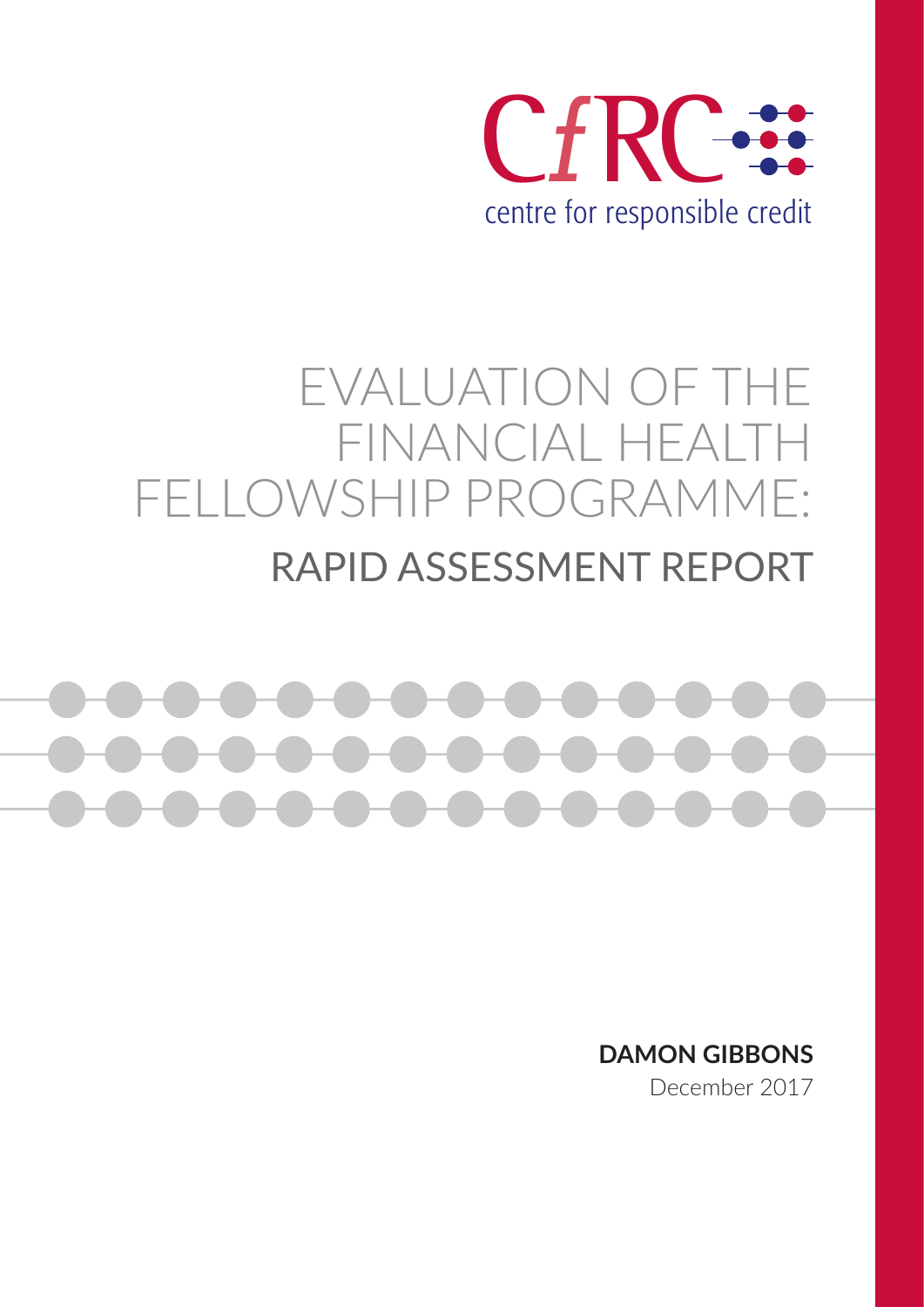# ABOUT THE CENTRE FOR RESPONSIBLE CREDIT

The Centre for Responsible Credit ('CfRC') is an independent research and policy unit hosted by Learning and Work Institute. Established in 2010, we have a remit to monitor the development of credit markets; research models of responsible provision, and to promote policy responses which protect the long term interests of households.

We strive to challenge the economic orthodoxy that has led to Britain's current personal debt crisis and provide high quality research to support effective policy and service delivery. Our work has a high impact, and is often cited in Parliament and the national media. Examples include our research into the regulation of high cost and predatory lending in the UK, which led to a cap on the total cost of credit that can be charged by payday lenders.

Our current work programme is grouped around three themes:

- M Improving Credit Regulation;
- M Getting Britain out of Debt; and
- M Supporting Financially Healthy Lives.

Further details can be found on our website at www.responsible-credit.org.uk and you can follow us on Twitter at @responsiblecred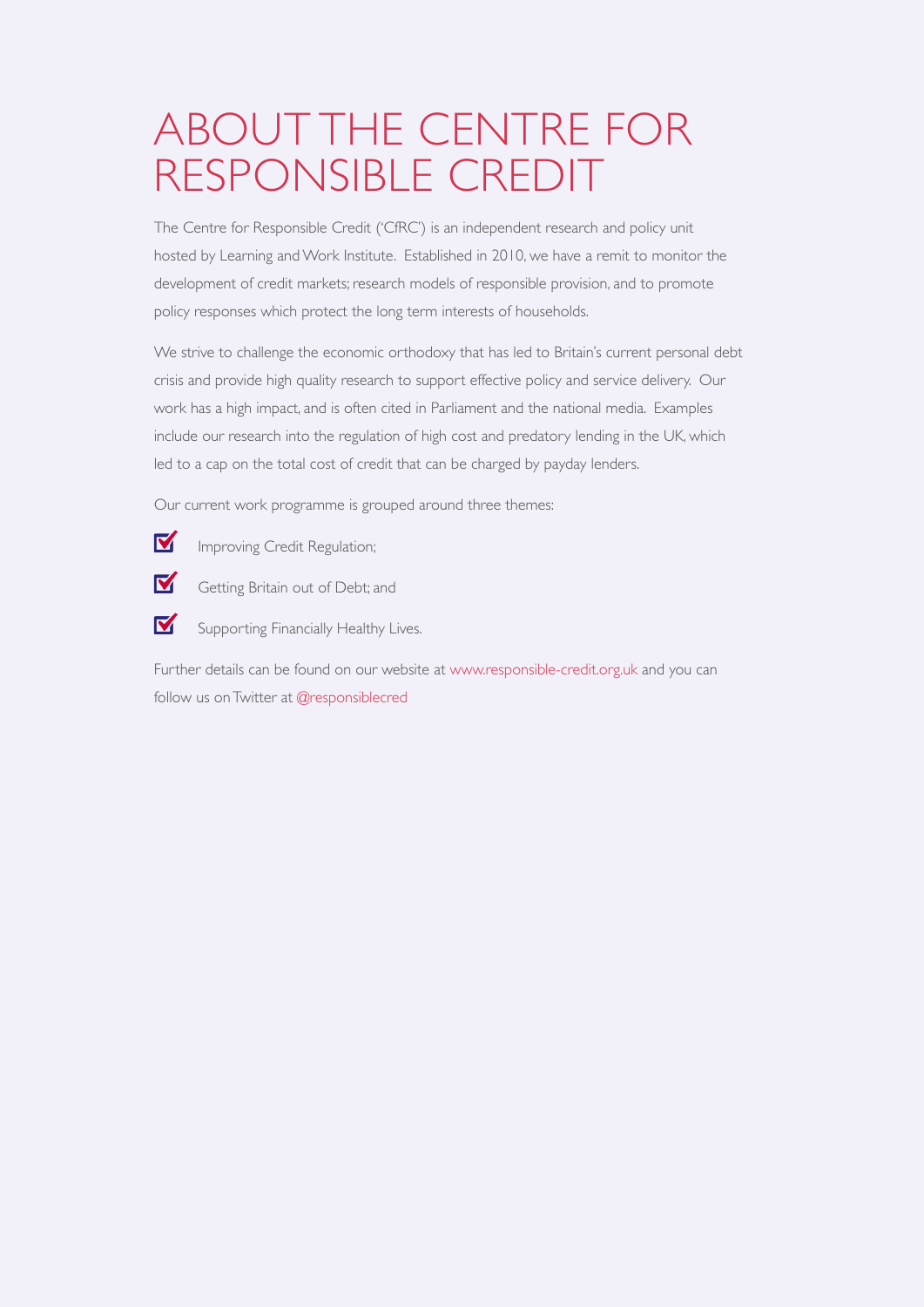# CONTENTS

| <b>INTRODUCTION</b>                                                                                                                            |                |  |                                            |   |
|------------------------------------------------------------------------------------------------------------------------------------------------|----------------|--|--------------------------------------------|---|
| About the Financial Health Fellowship<br>The focus on financial health and the partnership with Toynbee Hall<br>Main activities and evaluation |                |  |                                            |   |
|                                                                                                                                                |                |  | <b>HEADLINE FINDINGS</b>                   | 7 |
|                                                                                                                                                |                |  | Reviewing the different programme elements | 8 |
| Monthly sessions                                                                                                                               | 8              |  |                                            |   |
| Action learning and collaboration                                                                                                              | 9              |  |                                            |   |
| <b>Business Mentors</b>                                                                                                                        | 9              |  |                                            |   |
| Money Mentors                                                                                                                                  | $\overline{0}$ |  |                                            |   |
| Leadership retreats                                                                                                                            | $\mathbf{H}$   |  |                                            |   |
| Pitch Practice and the Demo Day                                                                                                                | 12             |  |                                            |   |
| More than the sum of its parts: building a community for change                                                                                | 12             |  |                                            |   |
|                                                                                                                                                |                |  |                                            |   |

APPENDIX 1: THE FELLOWS AND THEIR PROJECTS 14

APPENDIX 2: STRUCTURE OF THE FINANCIAL HEALTH FELLOWSHIP PROGRAMME 17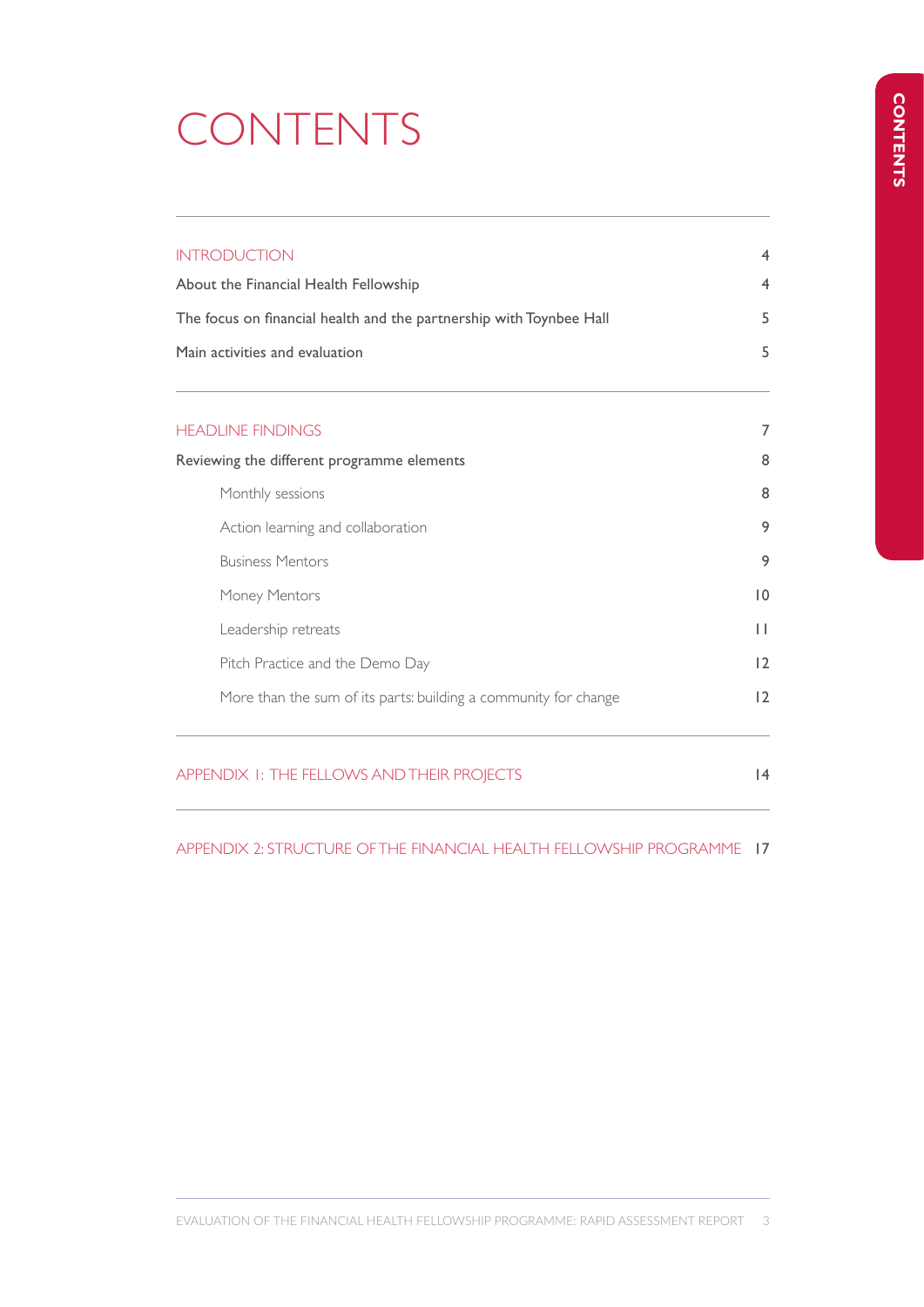# INTRODUCTION

This report provides a rapid assessment of the Financial Health Fellowship Programme for 2017. It is based on our observations of a number of the Fellowship activities, and qualitative interviews with those Fellows completing the programme. The interviews were conducted shortly after the Demo Day held on 16th November.

Further evaluation of the programme is ongoing. This will assess detailed feedback gathered from the Fellows concerning the individual elements of the programme, as well as obtain the views of a wide range of other participants (for example, speakers and business mentors), and will conclude with the publication of a final report in March 2018.

# ABOUT THE FINANCIAL HEALTH FELLOWSHIP

Designed and delivered by the Finance Innovation Lab in partnership with Toynbee Hall, the Financial Health Fellowship Programme has provided a wide range of activities over a six month period to develop the leadership capacity and business skills of thirteen innovators working on nine different projects to address the problem of poor financial health in the UK.

Details of the Fellows and their projects can be found in Appendix 1 to this report. Ten of these, working on seven different projects, completed the full programme in 2017. This is a high success rate given the personal and financial pressures faced by many of the Fellows over the course of the six months, and is a testimony to the level of support offered by the Lab. This report focuses on the views of those Fellows which have completed the programme, whilst our final report will provide more detail concerning the reasons why some were unable to do so. It will also examine whether, despite this, the programme has helped their personal and business development to some extent.

The Lab distinguishes itself from other business support and accelerator provision by placing social values at the heart of its Fellowship Programme: seeking to use this to incubate the ideas and people with the potential to transform the financial system for the better. It aims to create a broad social network that sustains Fellows over the duration of the programme and continues beyond this, with connections to other pioneers across the financial system who believe that finance can and should work in the service of everyone in society.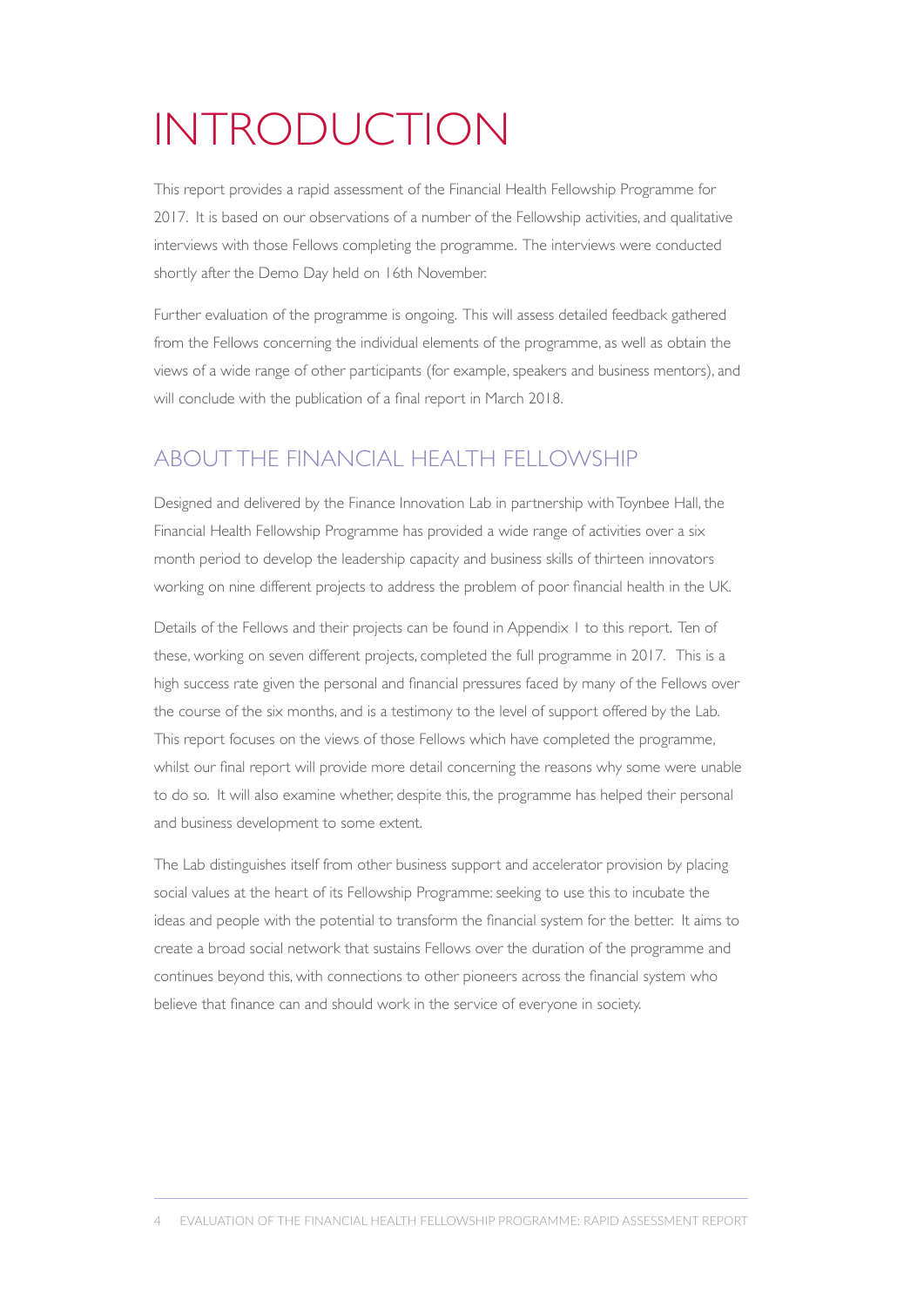# THE FOCUS ON FINANCIAL HEALTH AND THE PARTNERSHIP WITH TOYNBEE HALL

The decision to select financial health as the overarching theme of this year's Fellowship was taken after widespread consultation with stakeholders at the start of the year. This included a 'Financial Health Hack', which was jointly organised with Toynbee Hall in March. That event brought together forty financial health experts, with backgrounds in community development, national government, alternative finance, fintech and banking. The hack aimed to develop a shared understanding of financial health and identify opportunities for innovation to improve this.<sup>1</sup> This informed the development of the programme curriculum; the selection of applicants to the Fellowship; and enabled the programme to target its engagement with influential stakeholders to build a supportive network for the Fellows.

This year was also the first year that the Lab has designed and delivered the Fellowship Programme in partnership with Toynbee Hall. This partnership was created in recognition of the leading role that Toynbee Hall has played in the development of the financial health agenda in the UK and has enabled Fellows to engage with individuals recruited through the Toynbee Hall Money Mentors Programme. The Money Mentors Programme works with financially excluded people in London by training these to provide support on financial issues within their own communities. In so doing it increases the financial management skills and confidence of the Mentors themselves. Bringing the lived experience of Money Mentors into the Financial Health Fellowship Programme has therefore provided opportunities for Fellows to gain insights into the financial behaviours of their target customer base. This has improved the design of their products and services. It has also enabled the Mentors to engage with and influence the wider financial system.

# MAIN ACTIVITIES AND EVALUATION

The main activities of the programme, which were delivered between May and November 2017, included six monthly business strategy sessions, peer coaching ('action learning') sessions, access to business mentors, specialist 'pitch practice' workshops, and two residential leadership retreats. These activities culminated in a Demo Day for Fellows to pitch their business propositions to potential investors and to raise their profile amongst other influential individuals in the financial health policy community. Full details of the programme are available in Appendix 2.

<sup>1</sup> A summary of the discussions is available on the Finance Innovation Lab website http://financeinnovationlab.org/understanding-financial-health/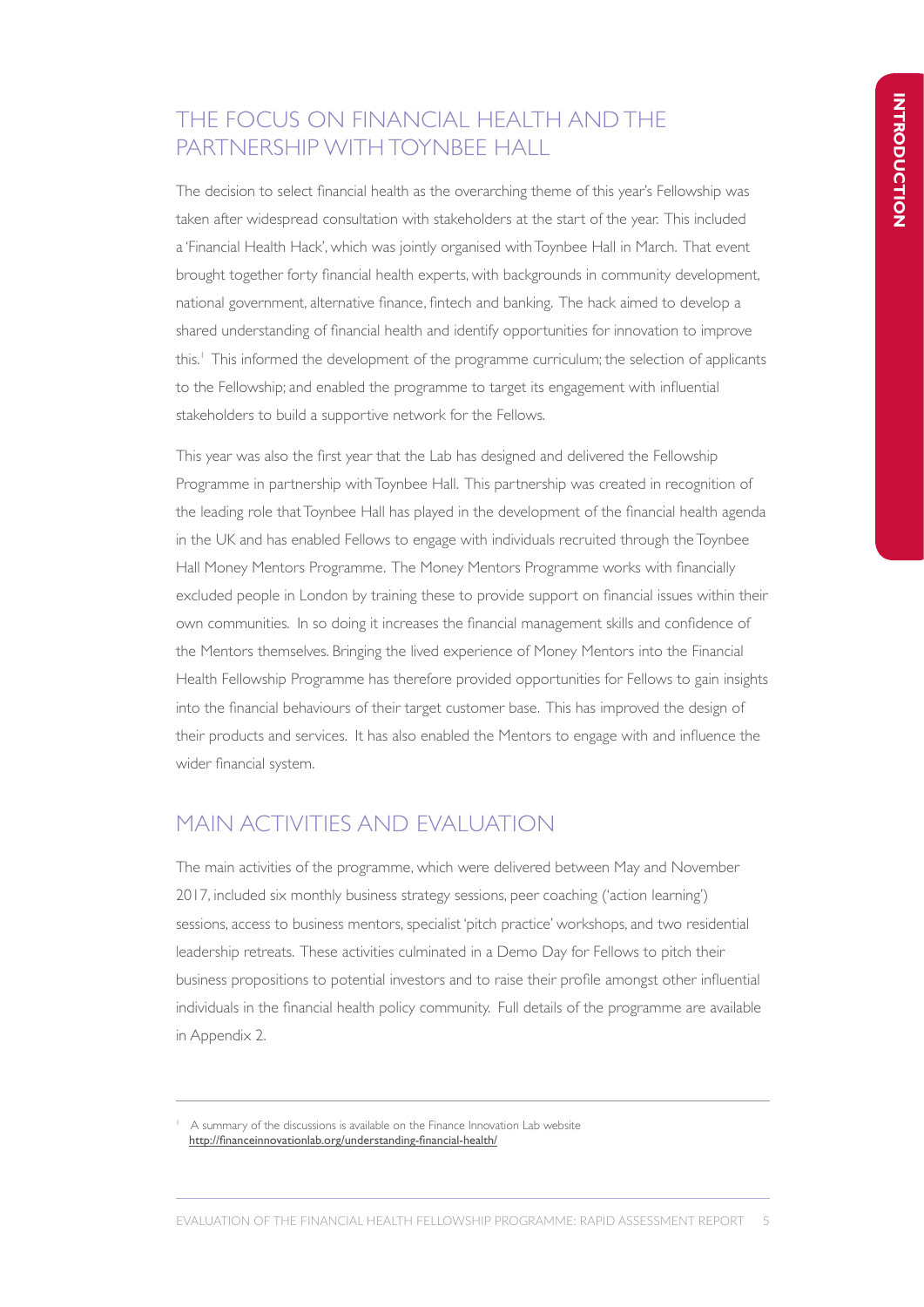To evaluate the effectiveness of the programme, the Centre for Responsible Credit has been commissioned by the Lab to:

- M Verify and review programme monitoring and evaluation data gathered by the Lab during the past six months. This includes pre-programme surveys of participant skills levels, and a log of comments and feedback received from Fellows and other stakeholders engaged by the programme. These stakeholders include funders; members of the Advisory Group; expert speakers, Money Mentors and Business Mentors; and members of the Fellowship Delivery Team<sup>2</sup>; ;
- M

Directly observe a selection of the monthly sessions; one of the Leadership retreats; the final pitch practice event, and Demo Day; and

M Conduct qualitative interviews with Fellows and a selection of the wider stakeholders.

This rapid assessment report now sets out our headline findings. These are primarily based on seven qualitative interviews conducted with Fellows completing the programme. However, our overall opinion has also been informed by our observation of Fellowship activities and our knowledge of the wider evidence that has been gathered by the Delivery Team. Our final report will provide further details in this respect and we will also undertake a further round of interviews with Fellows to assess the impact of the Demo Day.

We will also be attending and evaluating two Finance Innovation Lab roundtables in February 2018. These will explore key opportunities and challenges for addressing financial health through innovation, and will provide further opportunities for the Fellowship to influence the financial health agenda.

<sup>&</sup>lt;sup>2</sup> The members of the Fellowship Delivery Team were Marloes Nicholls, Innovation Programme Manager, Finance Innovation Lab; Carl Packman, Research & Good Practice Manager, Toynbee Hall; Charlotte Millar, Co-Founder, Finance Innovation Lab; Anna Laycock, Executive Director, Finance Innovation Lab; and Isabella Coin, Programme & Communications Co-ordinator, Finance Innovation Lab.

<sup>6</sup> EVALUATION OF THE FINANCIAL HEALTH FELLOWSHIP PROGRAMME: RAPID ASSESSMENT REPORT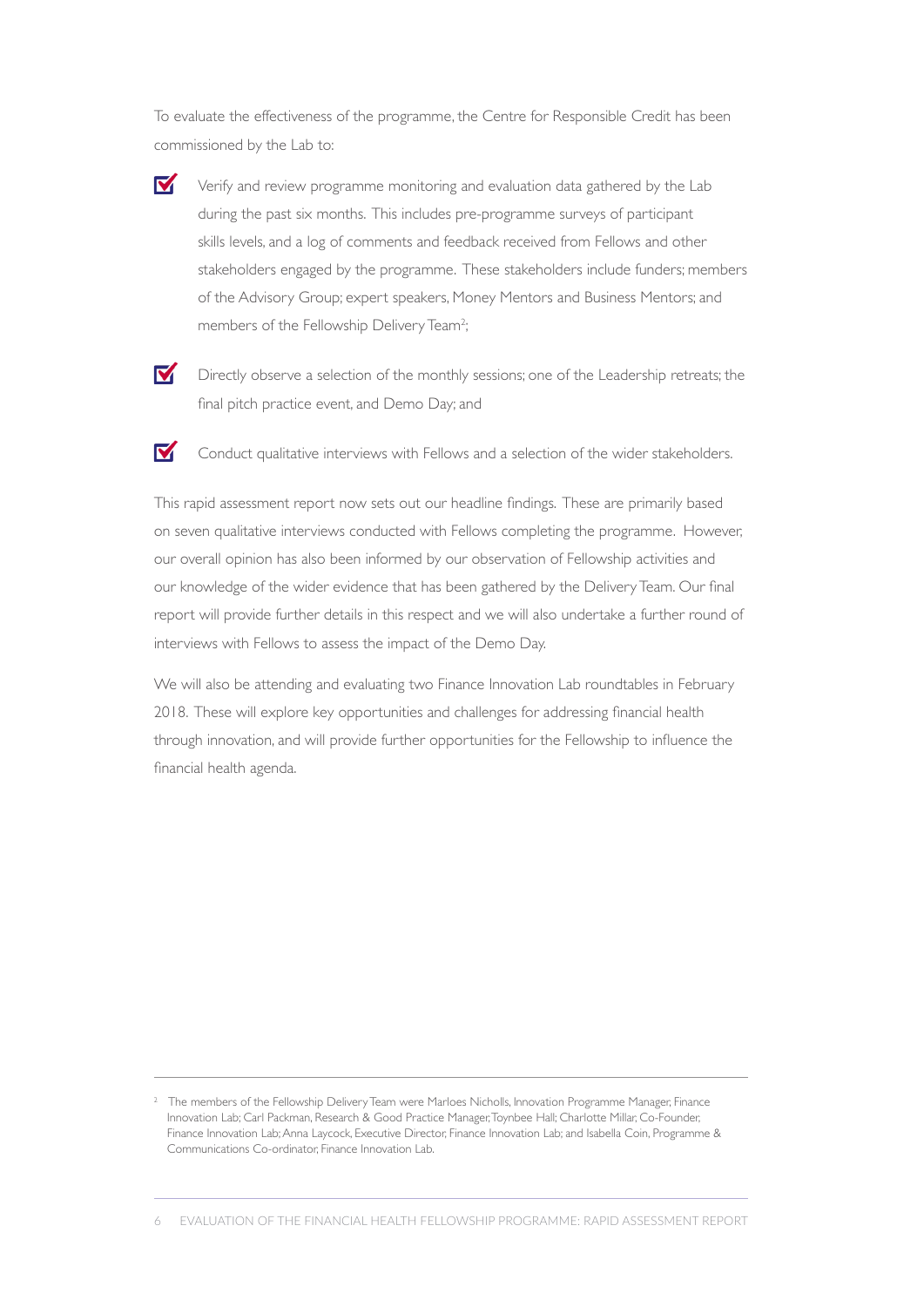# HEADLINE FINDINGS

It is our view that the Financial Health Fellowship Programme for 2017 has been an outstanding success. There is an abundance of evidence that it has met its stated outcomes of embedding social purpose into the design of new innovations in this field; has improved the leadership and business skills of participants, and has contributed to the creation of a strong, mutually supportive, network with strong links to the wider financial health community.

The successes of the Fellowship in these respects is all the more remarkable given the fact that participants were at very different levels in the development of their ideas at the outset of the programme and in some cases faced significant personal challenges during the period of its delivery.

As with any programme of this kind there are some lessons to be drawn for the future, but our overall assessment is that the Financial Health Fellowship Team have designed and delivered an excellent programme, with a remarkable level of support provided to meet and respond to, the often changing, needs of participants, and which has had a high impact on their product and service innovations in this field.

Our overall assessment of the Financial Health Fellowship as outstanding is supported by the way in which the Fellows themselves summarise their experience of the programme. These summaries are full of praise. Examples include:

"For me the Fellowship has been a game-changer. It's had a huge impact on the way I work, and how I feel about what I'm doing. It was so timely for me to take part, and has been hugely beneficial."

 "This was a brilliant experience in lots of ways - professionally and personally. It was a really supportive group, but I was also pushed out of my comfort zone and my confidence and skills have grown as a result. I also now feel more connected to the bigger picture, having accessed a whole other realm of knowledge about the financial system."

 "There was so much wisdom in this programme and the way it was delivered. I want my own business to do that, to take as much care for the customer as the Fellowship team did for us. They made it look easy, but there was such a lot of thought behind it. You see a lot of accelerator programmes in this space, but this had real oomph!"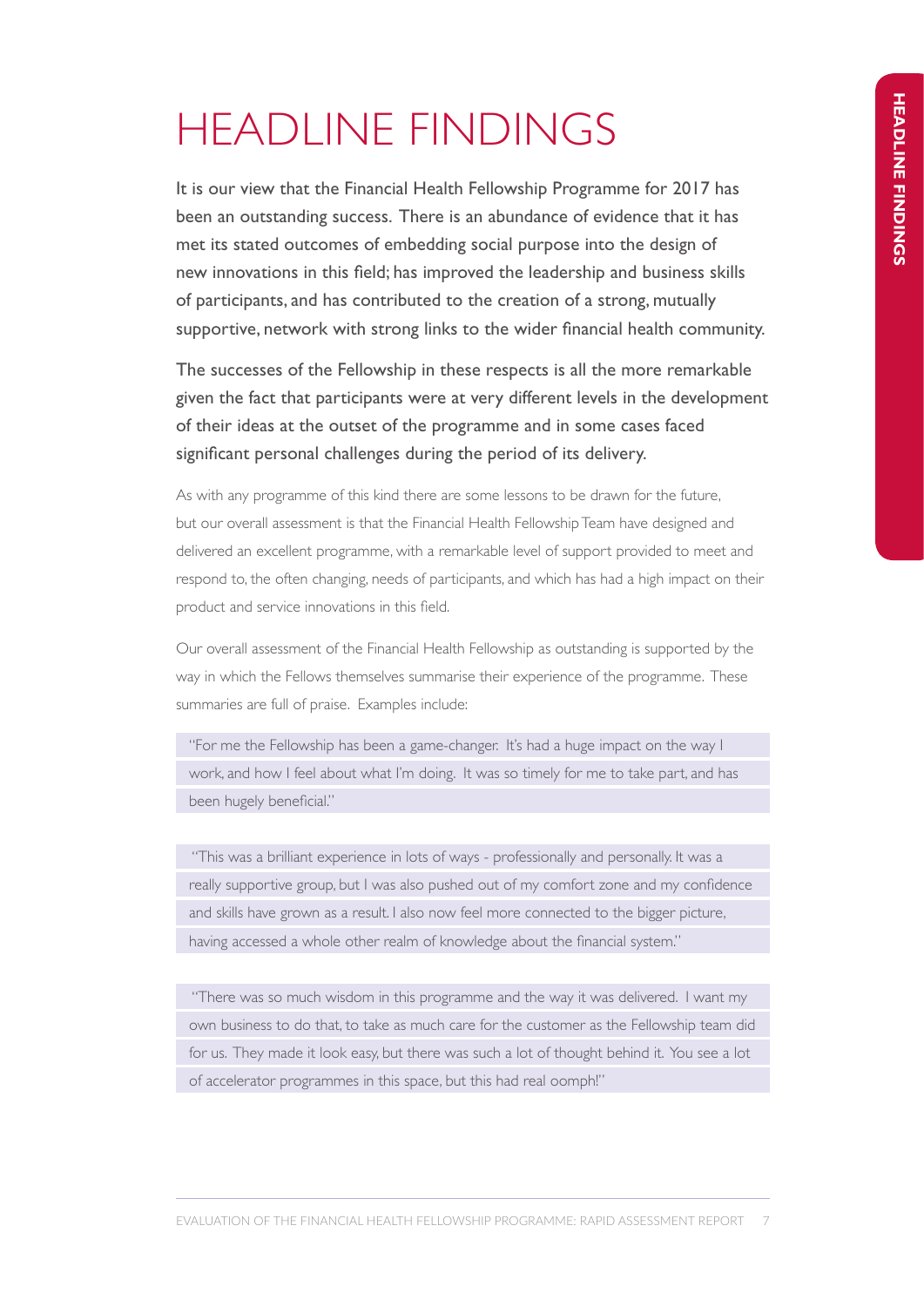"The culture of the programme was great. I was apprehensive at first, but it engendered a real community with a relaxed learning environment and as the programme developed there were opportunities for collaboration between the Fellows and we've developed some really strong relationships."

# REVIEWING THE DIFFERENT PROGRAMME ELEMENTS

To further understand the benefits of the programme, we asked Fellows a series of questions about their experience of the different elements contained in the curriculum. These were designed to obtain both positive feedback and identify areas for improvement, with Fellows assured that any critical comments would not be directly attributable to individuals when these were fed back to the Lab.

### MONTHLY SESSIONS

A total of six business strategy sessions were held over the course of the programme, with each one themed on a specific aspect of business development. Although the Fellows were at different points in the development of their projects, the overall feedback was that the content of the monthly meetings was always relevant and thought provoking.

Fellows particularly appreciated the structure of the meetings, which comprised external speakers introducing the topic and providing a framework for Fellows to use and apply to their own situation, followed by time and space to discuss the initial results of this with the Fellowship Team and other participants in the programme.

When asked which of the sessions had most impact on their personal and business development, the answers of Fellows varied considerably. For example, one Fellow highlighted the value of the session on building a strong business model, whilst another found the session on investment, which offered the opportunity to engage directly with Big Society Capital and a group of its intermediaries, most useful.

However, most of the Fellows we interviewed highlighted the value of the sessions concerning business purpose and organisational culture:

"The session about social purpose and values was seismic for me. It gave me a really good framework to think about what I wanted to do and why, and I had the space away from the day job to work through the guidance and concepts provided."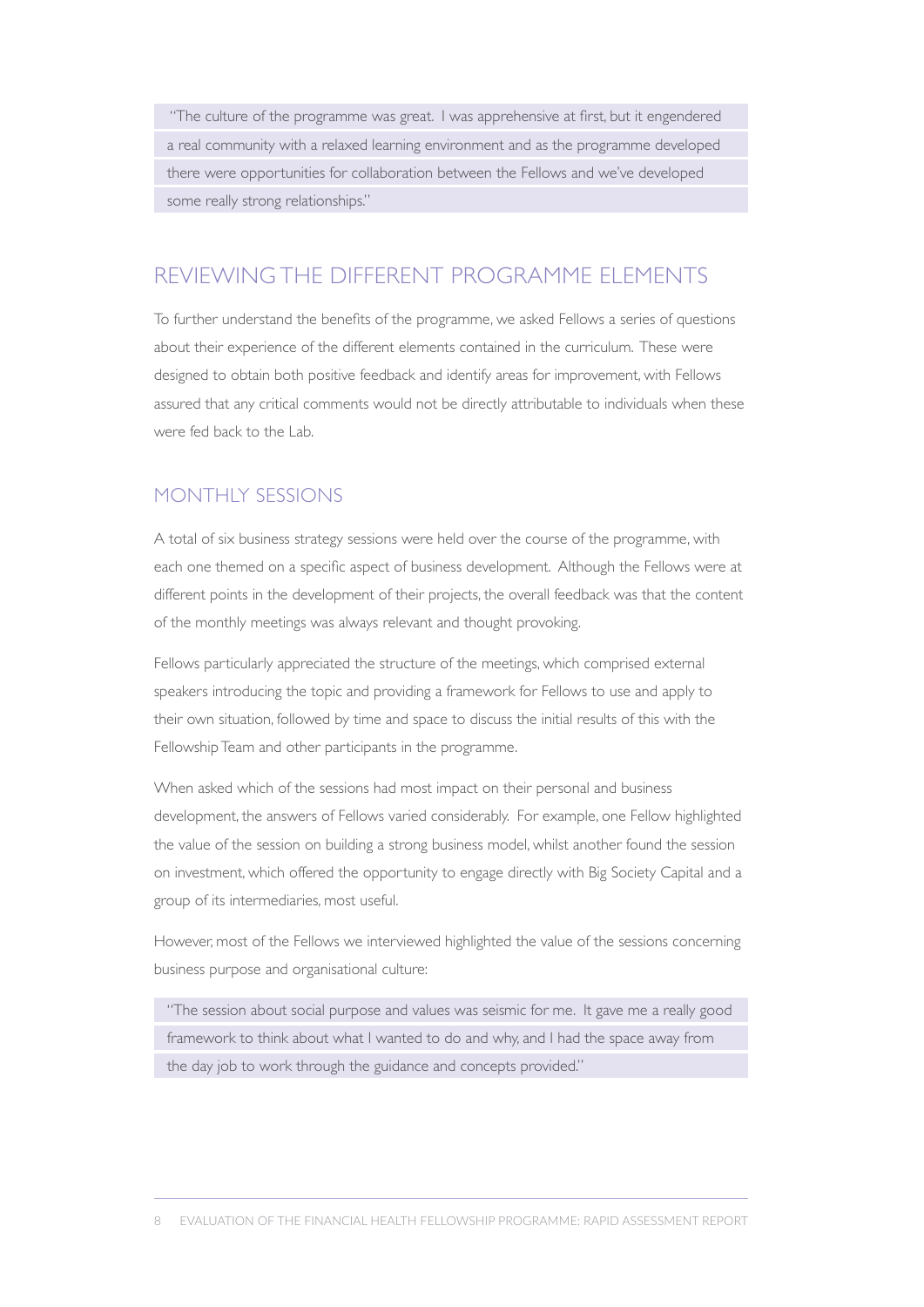"It was really important for me to become self-aware about the values that my business is being built upon, and the sessions on purpose and culture gave me the chance to rethink the foundations of what I'm trying to do and have the tools to build the business I want."

 "The session on culture had a real impact on our business. It gave me the confidence to know that I didn't have to have all the answers myself and to give the team a greater role in finding solutions to the problems we faced."

### ACTION LEARNING AND COLLABORATION

Fostering effective collaboration was a central thread running through the Fellowship programme, and was facilitated by including action learning elements in each of the monthly sessions. These enabled Fellows to check in with each other regularly, to provide updates on their progress, and the challenges they faced, and to ask each other for support.

The results of this cannot be overstated as there is considerable evidence that this made a real difference to the progress that the Fellows have made. Examples include Fellows offering each other access to discounted prices for software products that they had purchased for their own businesses; making introductions for each other to their wider contacts and networks (resulting in funding and employment opportunities); and providing direct assistance to each other in their business planning, branding, and research activities. At the end of the programme, a number of Fellows are now collaborating on an ongoing and formal basis on product and service development, having identified specific cross-overs of expertise.

"I've never experienced this level of collaboration on any other accelerator programme before."

# BUSINESS MENTORS

The programme included pairing Fellows with Lab contacts to act as business mentors. The pairing process involved an individual assessment of the main challenges that Fellows needed help with, and identification of specific expertise in the Lab network that was willing to devote time on a pro bono basis to share experience and provide guidance to overcome these.

In general, Fellows spoke very highly of the help that they received from their mentors:

"My mentor was great. Really helped me think through how to communicate my values and aims within my organisation, and was just the right person for me at the right time."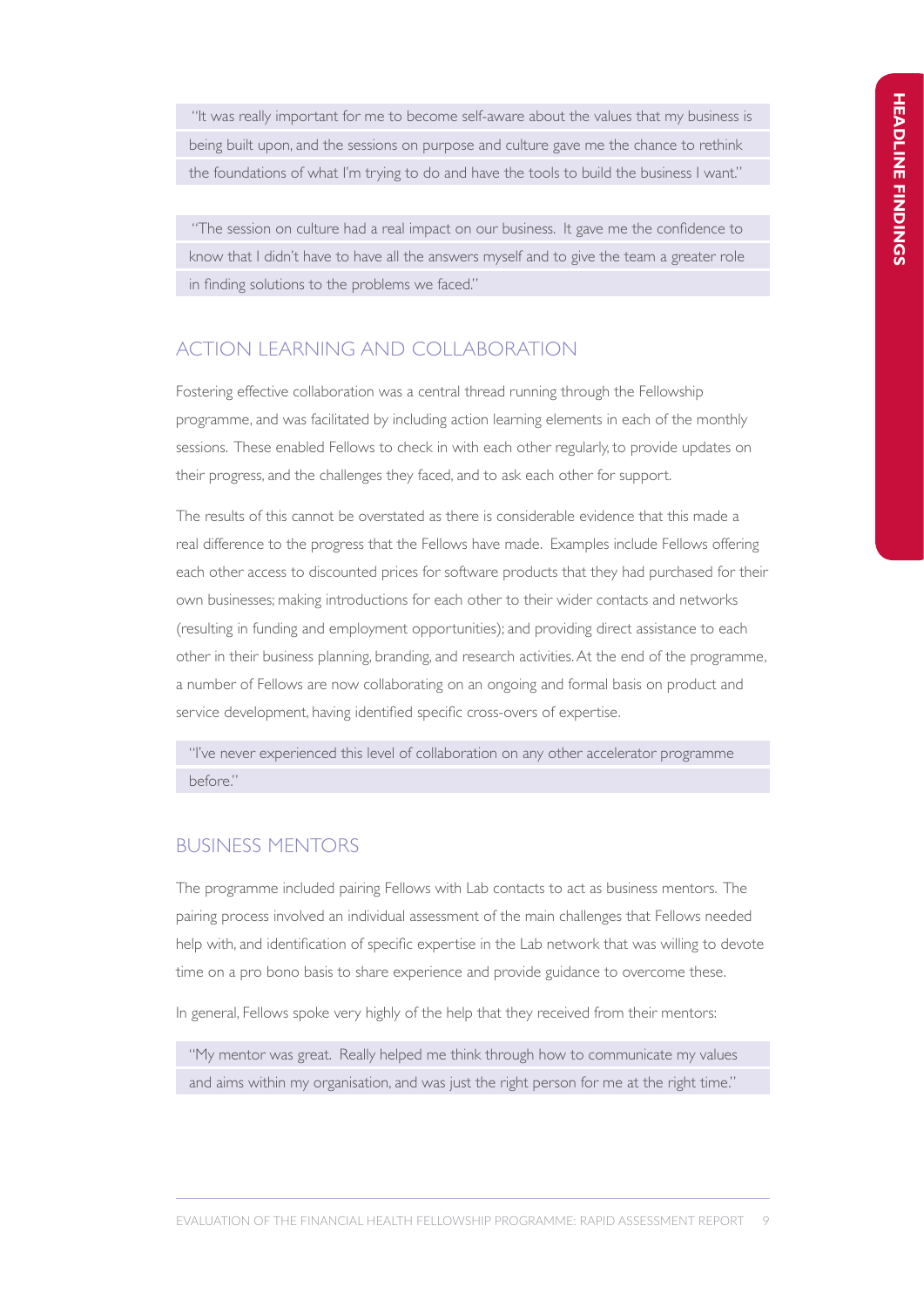#### "My mentor was super-helpful. She was really pro-active, providing a lot of guidance"

However, a number of Fellows felt there was a lack of structure around the business mentoring element of the programme. Some were unable to meet with their mentors as often as they would have liked, and felt unable to insist on meetings because the mentors were offering their time free of charge. Conversely, others were not able to meet with their mentors as often as they would like because they were time pressured themselves. Finally, for some Fellows the focus of their projects changed and although their business mentor had been right for them at the start, they needed different expertise later on in the programme.

Many of these issues appear to be related to the fact that the business mentors were acting pro bono and it was therefore difficult for the Lab to place too much structure around this element of the programme. In future programmes it would perhaps be preferable for business mentoring to be funded, and for expectations on both sides to be made more explicit. There may also be some benefits in delaying the pairing of Fellows to their business mentors within the programme to ensure that Fellows are clear about their priorities.

### MONEY MENTORS

The engagement with Toynbee Hall Money Mentors was highly valued by the majority of the Fellows, as these provided a 'reality check' for them and they gained real insights into the financial difficulties faced by people on low incomes.

"Talking through the products we have been developing with the Money Mentors was really great for us. We honed a number of features in direct response to their input."

 "It's not easy to get honest feedback on your business proposition from your target customer group, and talking to the Money Mentors really helped with that. I got some very useful insights about how to make my product look and feel more positive for them."

Given the influence that engaging with the Money Mentors had on their thinking and the direct impact on product and service design, this aspect of the programme could be developed further, with one Fellow specifically noting that they would have benefitted from the programme including more activities and guidance to help them gain customer insight:

"I think I'd have really benefitted from more on this element of the programme. I needed to do a structured piece of work to really understand my target customers earlier on, and could have done with some more help with how to go about that."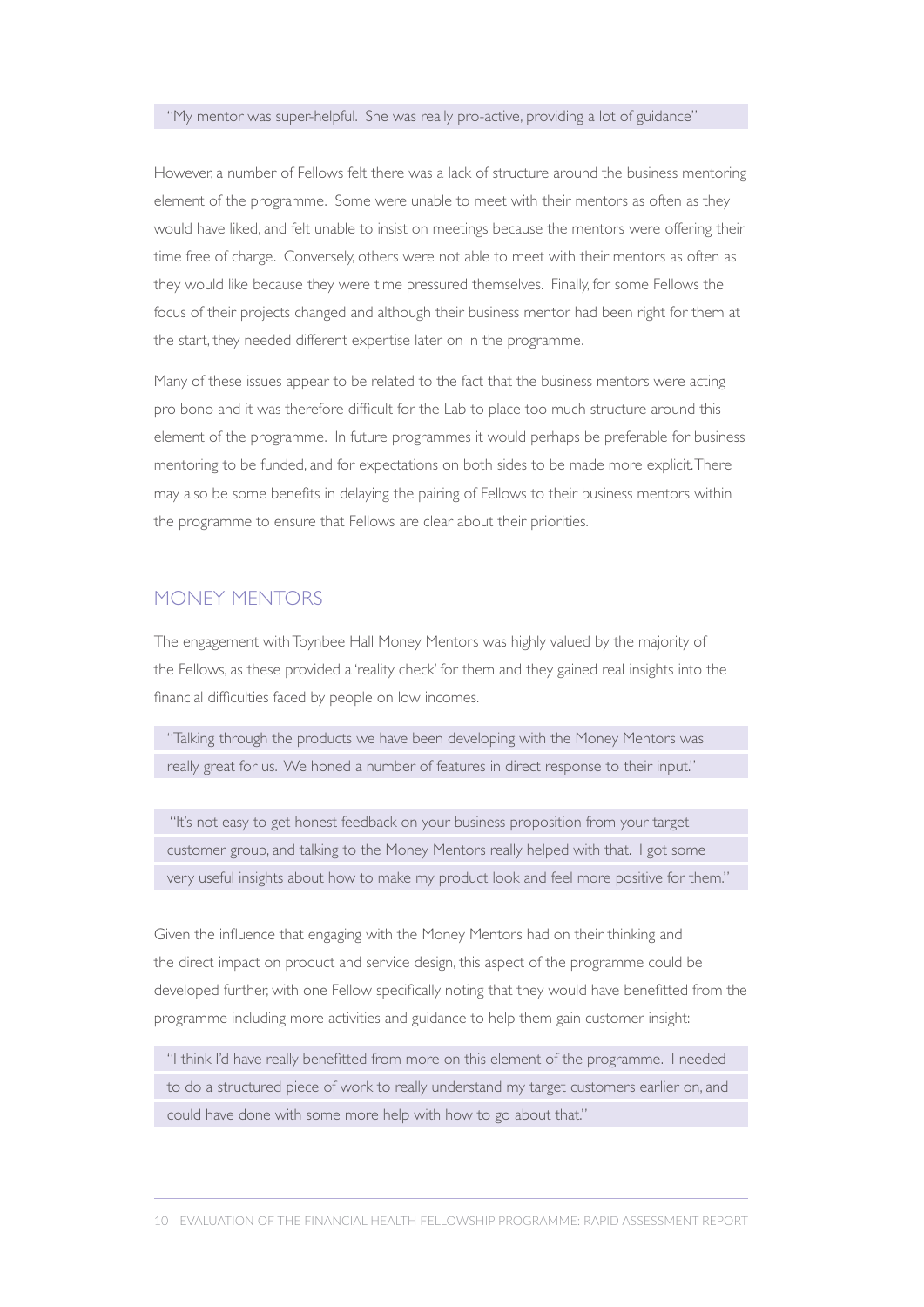For other Fellows, who were already providing direct services to low income groups, the engagement with the Money Mentors provided fewer insights, although it was still useful. Recognising the importance for social entrepreneurs to hear from the 'front-line', these Fellows have now offered to provide a link between future Fellowship programmes and their service users moving forwards.

### LEADERSHIP RETREATS

The Fellowship Programme included two weekend long leadership retreats, held at the University of Cumbria in July and September. These focused on collaborative leadership and communication, and provided an opportunity for the Fellows to develop trust and bond together as a network, as well as providing a safe and supportive space for people to develop new skills, including pitching for funding.

All of the Fellows we spoke to were hugely appreciative of the role that the leadership retreats played in these respects. The fact that Fellows came from different backgrounds and were able to draw on each other's experience was a real positive for them. So too was the expertise of the external speakers who joined the Fellows for specific sessions over the course of the weekends:

"The first leadership retreat was the most effective I have ever attended… It's had more impact on me and my business than I would care to admit."

 "The retreats, especially the second one, were the single most effective element of the programme for me. I was really pushed to do things that I wouldn't have the confidence to tackle normally, like public speaking, and I felt like I'd really grown as a result."

 "Being outdoors and separated from London was great for me. I really liked the format, working on things in small groups and it was less prescribed. I got to develop some really good personal relationships and have gone on to form close collaborations with the other Fellows as a result."

Although the Leadership retreats formed part of a wider programme of activities within the Fellowship, the high impact that they made on participants suggests that it may be possible to run focussed leadership retreats on a 'standalone' basis moving forwards.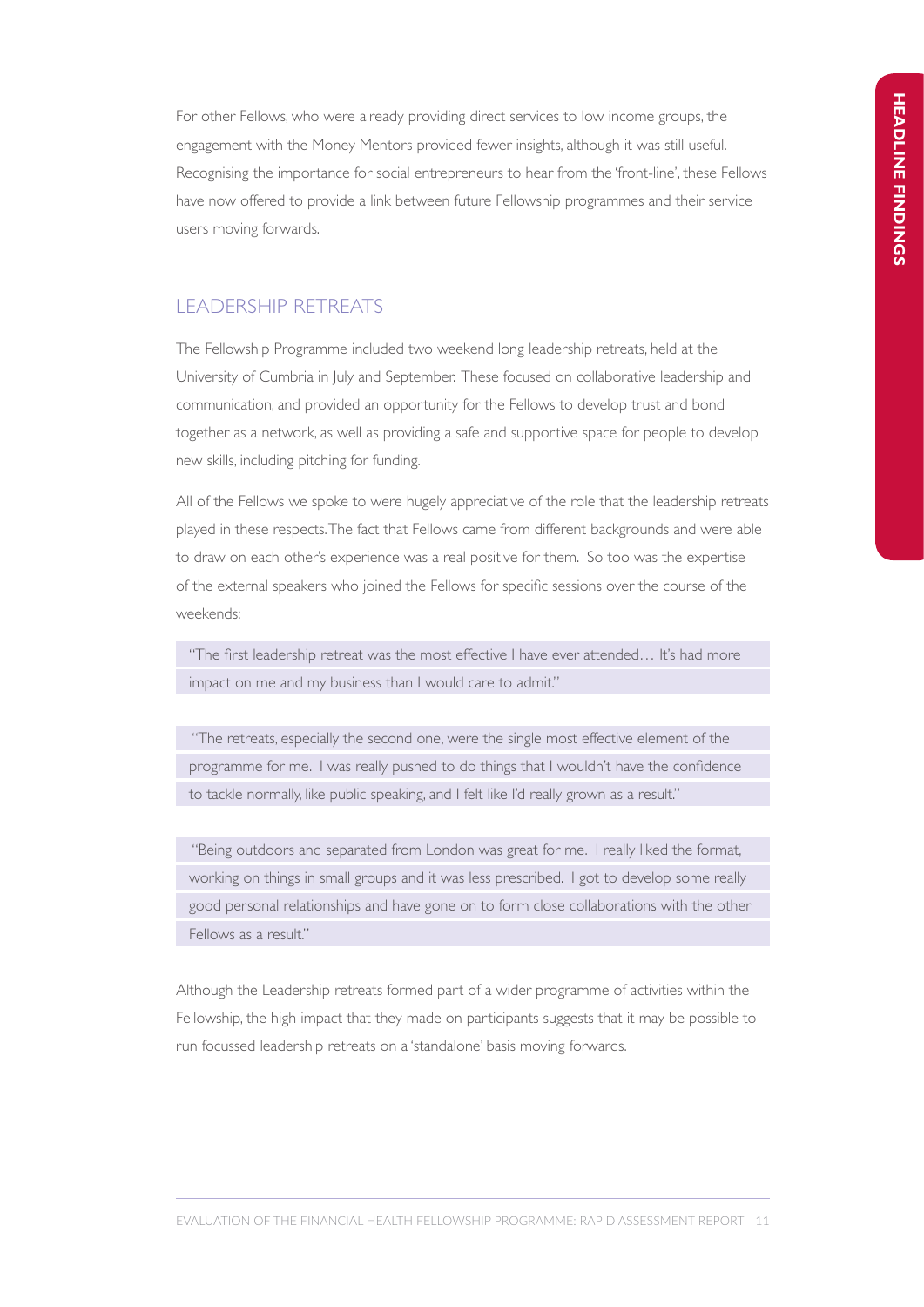### PITCH PRACTICE AND THE DEMO DAY

The second leadership retreat continued an ongoing process of pitch practice running throughout the programme. This was supported by a specialist external speaker on the retreat whose input was very highly rated by the Fellows. This was then further built upon by a specialist workshop held in October, to which an external audience of 'critical friends' was invited to provide feedback to Fellows in a supportive manner. This enabled the Fellows to further hone their presentations before the Demo Day held on 16th November.

"We really kicked it into gear after the pitch practice. We had really brilliant feedback and a couple of weeks to get it sorted."

The Demo Day itself was attended by around 150 people, drawn from a wide range of stakeholder organisations including banks and other potential investors, regulators and policy makers, and civil society organisations that offered opportunities to help bring products and services to market.

The organisation of the Demo Day was highly praised, as this included the facilitation of a 'game' designed to obtain specific commitments from those attending in response to the calls for action contained in the Fellows' pitches.

"The event was really well planned and was great to work towards, it was a really special opportunity"

As a consequence, the Demo Day elicited a total of 150 specific pledges to help the Fellows and these have now been fed back for follow-up. Our final evaluation report will assess the impact of these.

# MORE THAN THE SUM OF ITS PARTS: BUILDING A COMMUNITY FOR CHANGE

Although each individual element of the programme was highly praised by the Fellows, its real impact can only be fully appreciated by looking at it in the round. The way in which the programme was designed and delivered has resulted not only in the Fellows having formed a strong, mutually supporting network in their own right, but has also connected them to the wider financial health policy community.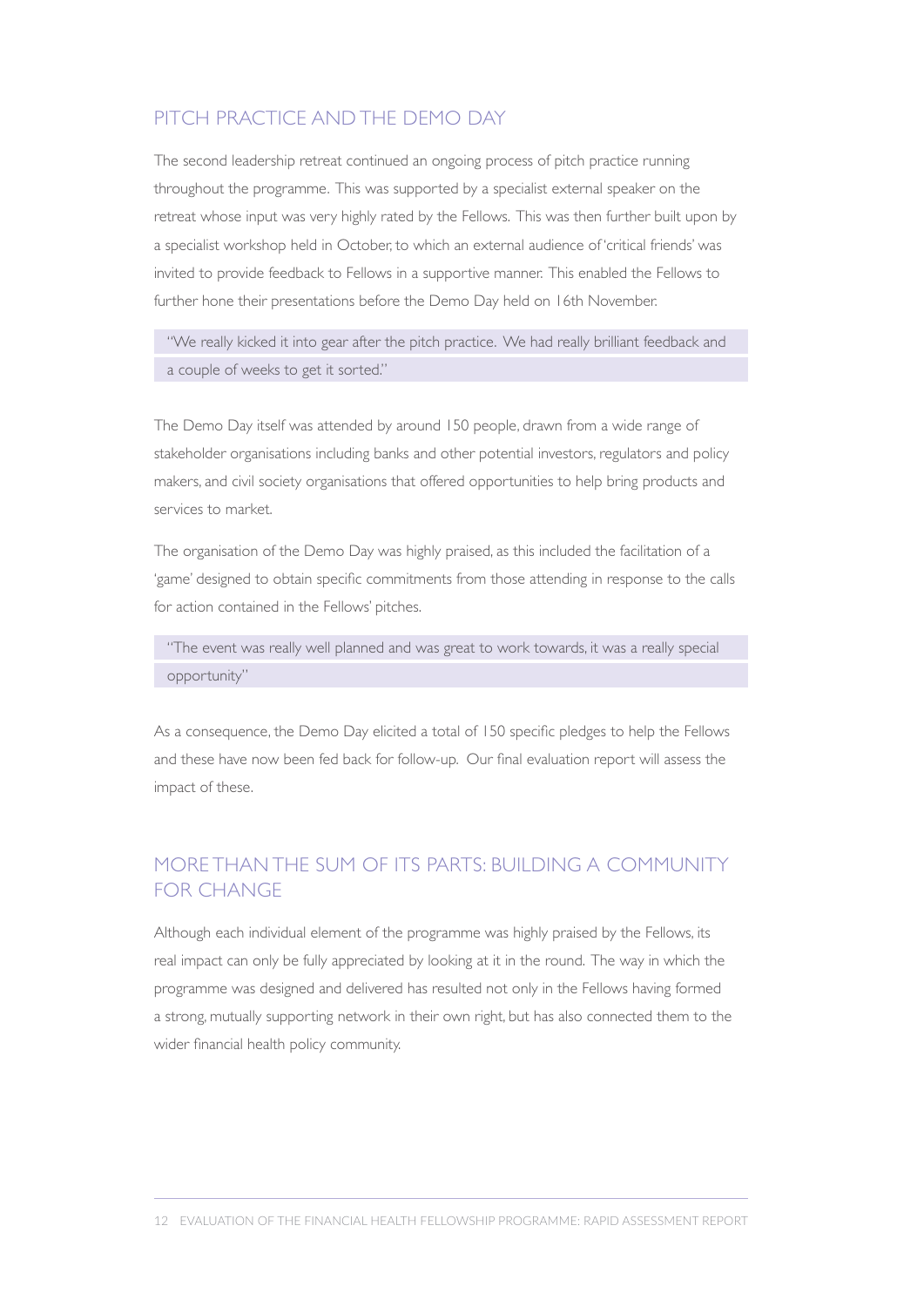The impacts of the programme are therefore likely to be ongoing, and considerable. For example, the Fellows themselves are maintaining close collaboration in a number of important respects:

"We are now in active discussions with several of the other Fellows about possible coworking arrangements. I've gone back to them since the Demo Day and we have really strong ongoing relationships."

 "We have similar issues getting to market to those faced by [another Fellow] and we are talking together about how we can overcome those. We hit a milestone with the Demo Day and are now really motoring ahead to work out who else we need to pitch to in order to make it happen."

Whilst this collaboration is likely to be sustained without further support from the Lab, many of the Fellows also indicated that they would appreciate some structured Alumni involvement – for example bi-annual meetings and regular newsletters - and saw this as a means for them to not only keep up to date with other Fellows but also to contribute to the building of a broader community of change-makers.

"There is such a huge amount of trust between us, and we are continuing to support each other and to work together to share contacts and resources. The biggest resource is the collective, and we really want to build on the momentum that we now have. We need to grow the collaboration, and I want to give back to the Lab and to future Fellows."

In addition to this desire to continue the collaboration between the Fellows and the Lab, the programme has constructively engaged well in excess of 200 people involved in the delivery of the Financial Health agenda, who wish to continue to engage through the Lab on this specific issue. As a consequence, we consider that there is the potential for the Lab to convene a community of practice around this issue moving forwards. We will specifically assess the prospects for this, and how it could be organised, as part of our final report.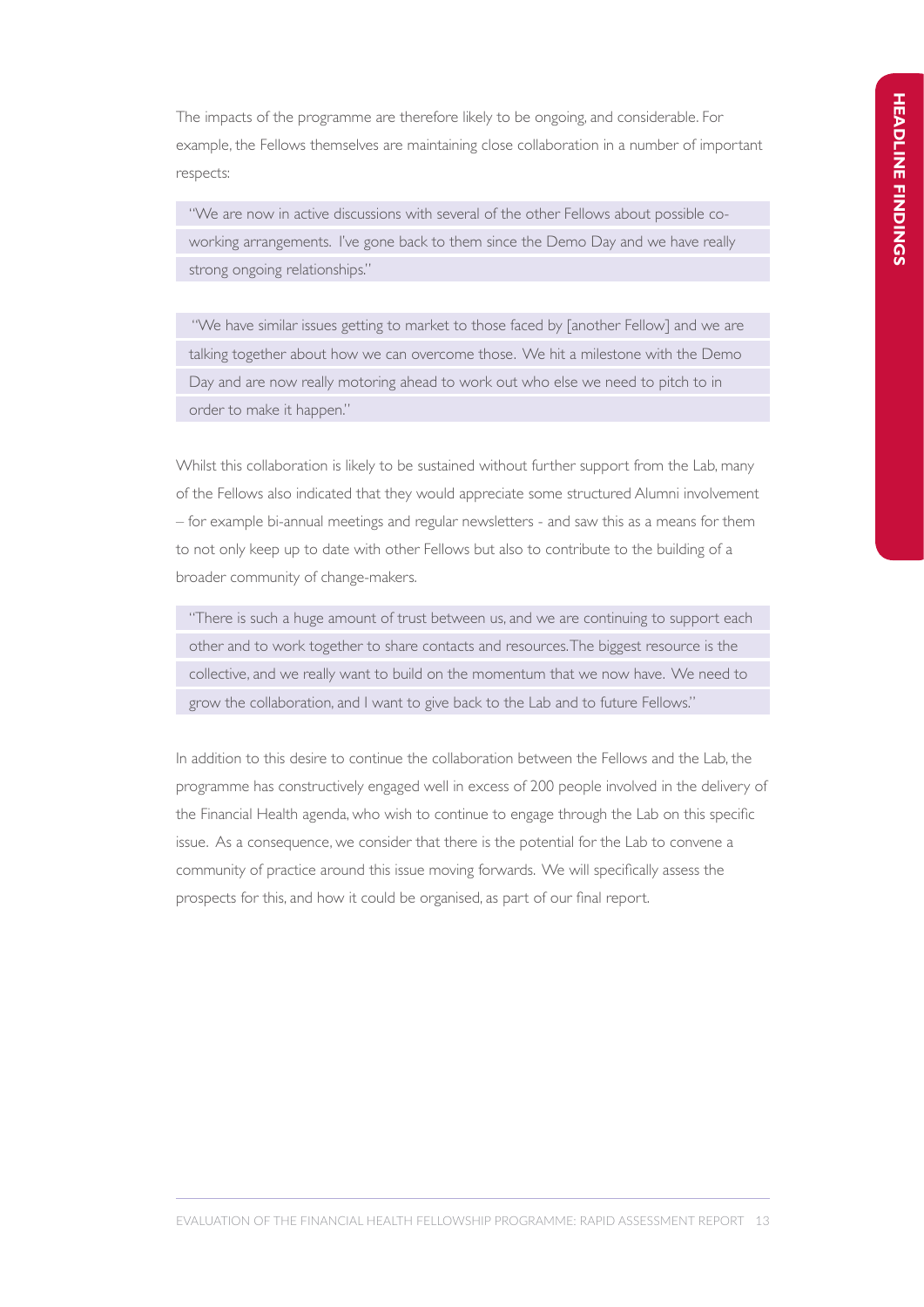# APPENDIX 1: THE FELLOWS AND THEIR PROJECTS

#### AELM – MAYSAM RIZVI

**Aelm** is a consultancy and technology hybrid that uses big data and AI to improve business processes, benefit people's lives and support the wider community. Its products include a data-driven tool to improve personal financial wellbeing and a new approach to regulatory reporting and analysis.

**Maysam** is Managing Director at Aelm. He has two decades' experience in banking, including at National Bank of Dubai and IP Morgan, and as Vice President at United Overseas Bank, where he saw first-hand the impact of the financial crisis on the citizens of Iceland.

### CHIP IN – AUDREY GIROUD

**Chip In** is a money app that makes saving engaging through the use of gamification, including collective goals and competitions, leveraging behavioural economics for improved financial habits. Now live as a beta, Chip In is looking to partner with financial institutions and financial health organisations to reach more users.

Audrey has worked in both large corporations and an early stage finance startup, which she helped grow to a very successful company. She has now taken on the challenge of helping low income households and young people build up their savings.

### CREATING LIFE CHANCES – AKILAH CORRIE AND MOESTAK **HUSSEIN**

**Creating Life Chances CIC**, based in Bristol, works to tackle social and economic inequalities. Through creative financial education workshops in schools, new literature and games, Akilah and Moestak aim to boost children's confidence with money and inspire an entrepreneurial spirit in marginalised communities.

**Akilah** has a BA (Hons) in Community Development with a Youth Work Specialism. She has worked within a variety of community settings, including managing a day care centre for the elderly and coordinating numerous summer schools.

**Moestak** has a passion for social justice, activism and working towards a safe and sustainable environment, locally and globally. She extensive experience in grassroots community development and has worked as a researcher in collaboration with universities and diverse communities.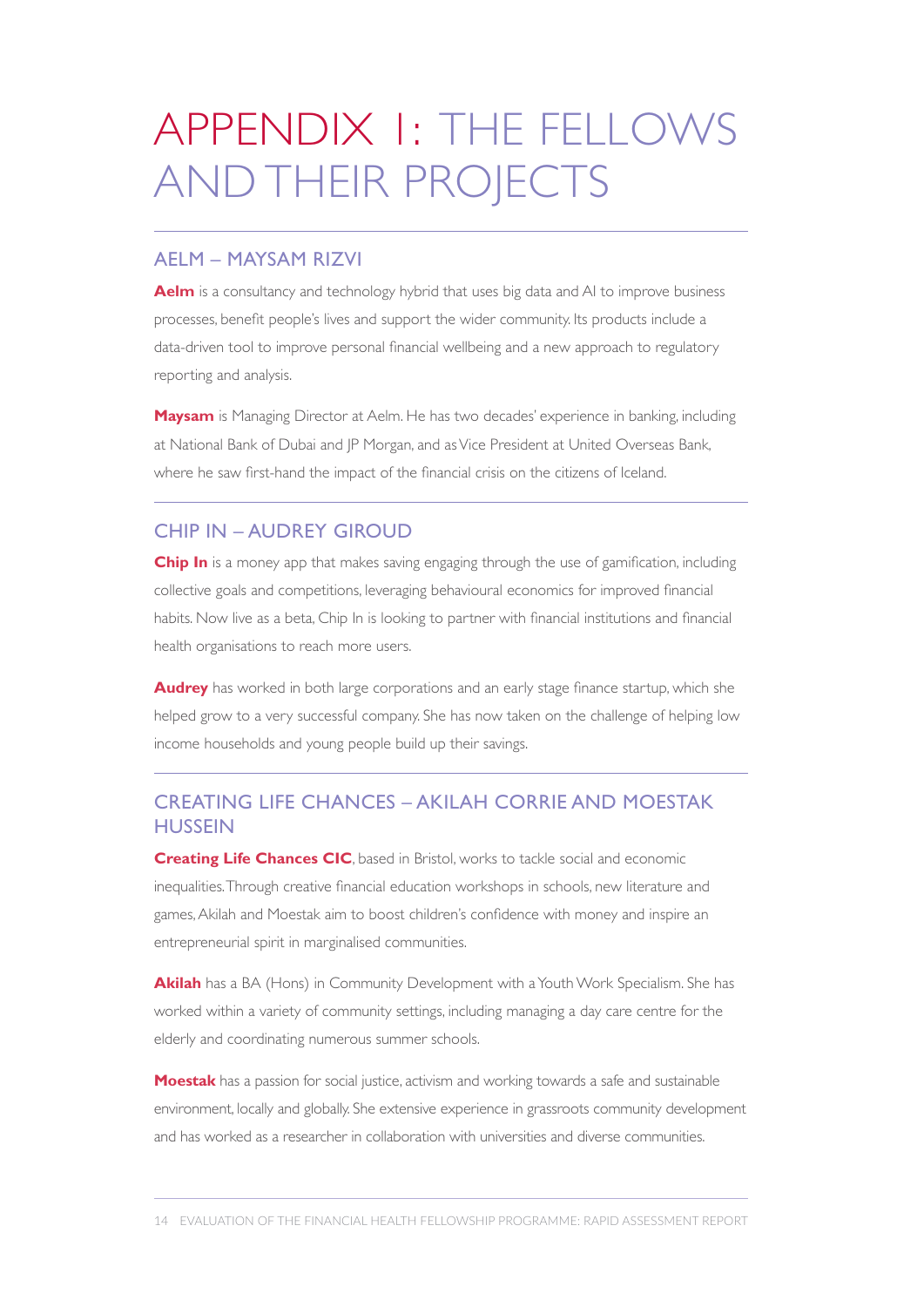#### STORKCARD – ANDRES KORIN

**StorkCard** is a low-interest, short-term credit card that helps parents manage the financial shock of having a new child. StorkCard gives families the flexibility to borrow what they need when they need it, but also offers them the certainty that their total borrowings will be capped at an amount they can afford.

Andres is a finance professional with nearly 14 years' experience in investment banking, risk management and international development, including more than two years working as a microfinance specialist in the Dominican Republic.

#### GREATER LONDON MUTUAL – FIONN TRAVERS-SMITH

**Greater London Mutual** is a new community benefit bank for London businesses, individuals, and the financially underserved.

**Fionn** is a consultant, campaigner, and researcher working with the New Economics Foundation, Positive Money, and the RSA on local banking and financial reform in the UK. Previously Fionn managed the Move Your Money campaign, where he was a leading voice in the movement for a more democratic, sustainable, and just financial system.

#### HARMONEY – NICK LEE

**Harmoney** is a not-for-profit organisation working to help people find a balanced and healthy approach to their money. Initially offering debt advice to people struggling with unmanageable debt, Harmoney will also develop a Money Management Account, making it easier to budget, manage bills and debts, and save.

**Nick** has extensive experience in money advice including leading two Citizens Advice Bureaux, has been director of three credit unions, and run a microfinance project. He has tutored in Professionalism, Ethics and Regulation at the Chartered Banker Institute, and has previously taught personal finance at the Open University.

### MY CITY MY POUND – KURTIS WRIGHT

**My City My Pound** is a payment initiation service provider and app that brings together the benefits of a local currency scheme with a digital platform. My City My Pound offers more affordable payment services to businesses and more engaging and responsible payment experiences for consumers.

**Kurtis** is a former banker with 14 years' experience in the banking and the financial services sector. My City My Pound is his first venture, following 12 months researching financial health challenges for business owners and the general public in Sheffield.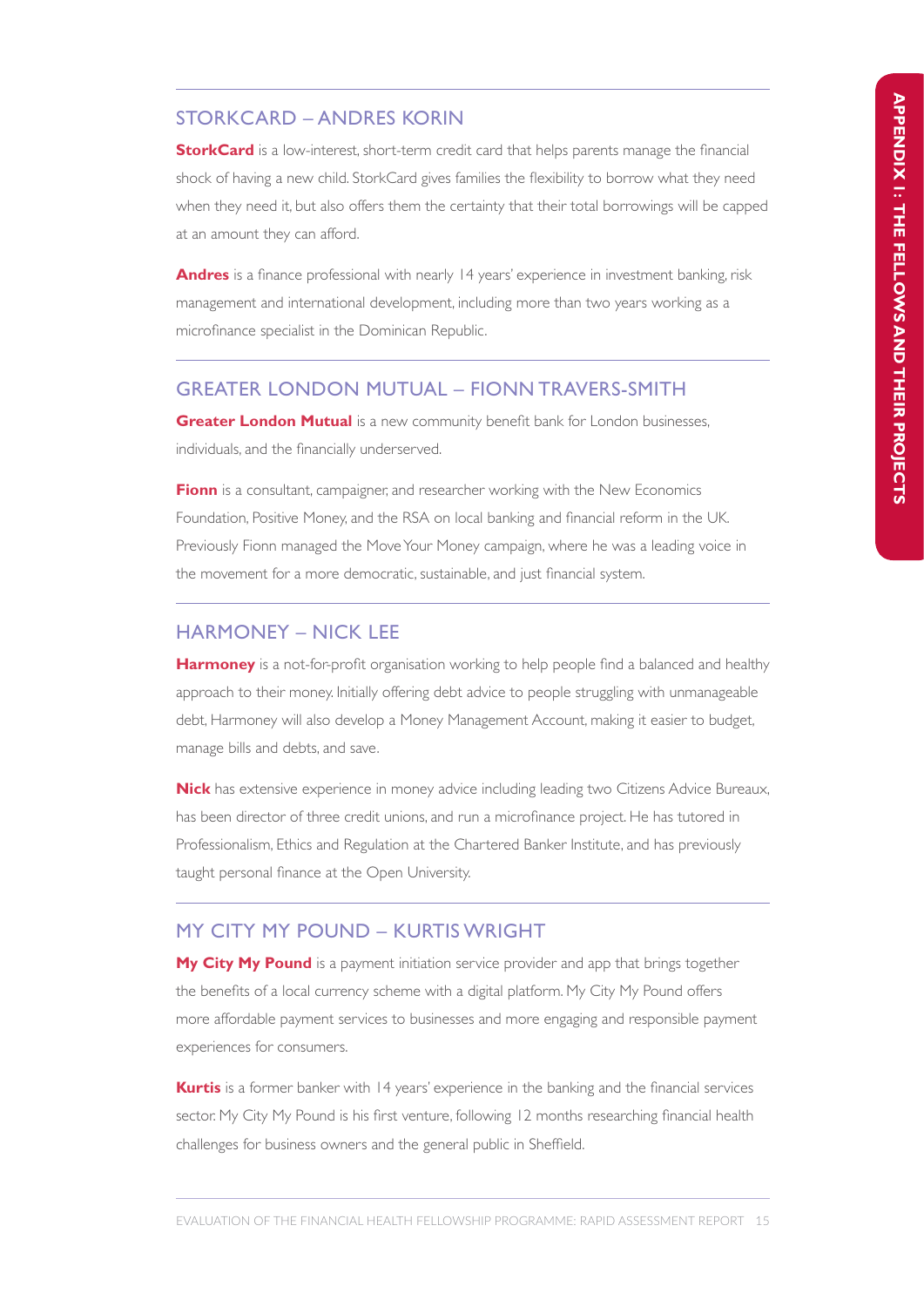#### ST LUKE'S HUB – SAM BEDFORD AND LAURA MCCULLAGH

Sam and Laura work at **St Luke's**, a community hub improving the financial resilience and wellbeing of local residents in Kennington, London. It is one of seven services run by West London Mission, a charity empowering people affected by homelessness, poverty and trauma.

Sam and Laura are developing a new model of affordable housing that tackles the housing crisis and provides sustainable funding for valued community services. They propose an aspirational community space providing genuinely affordable accommodation, a home to local enterprise and opportunities for learning and support. Everyone involved would play a valued role in helping to shape the space, improving their own situations and those of others.

**Sam** has been working in community development since 2010, in a mix of housing associations and charities, where his work has focussed on building partnerships that deliver services that meet the needs of local communities. He currently manages the residential accommodation and venue space at St Luke's Hub.

**Laura** has over ten years' experience working with people who are vulnerable or facing exclusion. She currently manages the WLM Money Champions project from St Luke's Hub in Kennington and has recently completed an MSc in Social Psychology.

#### BLOX – ALASDAIR BLACKWELL, SAM GRAINGE AND PETER SACH

**Blox** – the social network for buildings – enables tenants to save and communities to flourish.

Using the collective bargaining power of groups, Blox enables substantial savings to the individual whilst enhancing their participation in strengthened local communities. Blox realises and captures the net worth of tenants, for tenants.

Blox envisages a future where communities know and value their neighbours, renters are valued equally to homeowners, and everyone can grow and profit together.

**Ali** cofounded Decoded and is former CTO of blockchain-startup Everledger. Ali sat on the London Fairness Commission and has worked extensively with Citizens UK, the UK's largest network of community organisers.

**Sam** is Lead Architect for the UK's biggest property startup, LocatED. Sam has professional and academic experience centred on the design and planning of affordable and mixed-tenure residential development.

**Pete** is an academic and thought-leader on the night-time economy. Pete is currently researching Urban Policy at University College London and has previously worked in social enterprise and community engagement in the UK and internationally.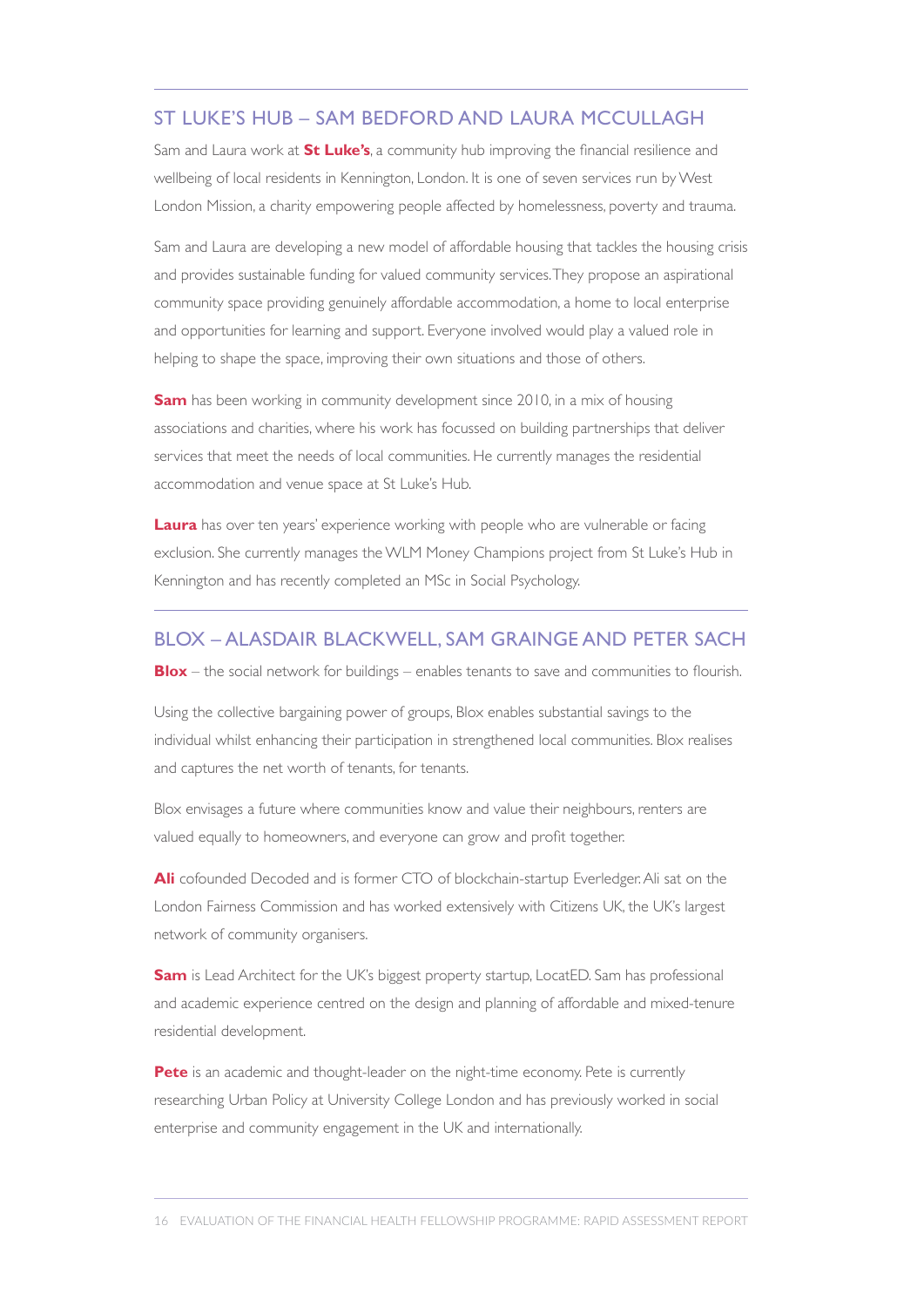# APPENDIX 2: STRUCTURE OF THE FINANCIAL HEALTH FELLOWSHIP PROGRAMME

| Session type              | How                                                                                                                                     | Why                                                                                                                                                                                             | When                                                                                 |
|---------------------------|-----------------------------------------------------------------------------------------------------------------------------------------|-------------------------------------------------------------------------------------------------------------------------------------------------------------------------------------------------|--------------------------------------------------------------------------------------|
| Launch event              | External speakers,<br>followed by brief<br>introductions<br>from Fellows and<br>networking drinks                                       | Formal event to launch the<br>programme and introduce<br>our new Fellows                                                                                                                        | Thursday 4 May<br>Afternoon/evening                                                  |
| Diagnosis                 | In-depth discussion<br>with Fellowship<br>team                                                                                          | Build shared understanding<br>of your business model,<br>opportunities and challenges<br>Identify key learning needs<br>and mentoring requirements                                              | Thursday 18 or<br>Friday 19 May<br>I-hour session                                    |
| Pitch practice            | Informal pitches<br>to small groups of<br>Lab friends and<br>mentors, followed<br>by feedback                                           | Gain feedback on your<br>business model, development<br>plans and pitching style                                                                                                                | Thursday 22 June<br>3-hour session<br>Thursday 26<br>October<br>3-hour session       |
| <b>Business</b><br>mentor | Advice and<br>support from<br>an experienced<br>mentor, matched to<br>your needs                                                        | Build your capacity to address<br>key business issues and<br>benefit from an external<br>perspective                                                                                            | By arrangement<br>with your mentor<br>- usually at least<br>monthly meetings         |
| Leadership<br>retreats    | Residential retreat,<br>with external<br>speakers sharing<br>their leadership<br>stories, personal<br>reflection time and<br>group work | Identify and develop the skills<br>and qualities you need to<br>develop in yourself to lead<br>your business effectively<br>Learn to tell a compelling<br>story about yourself and your<br>work | Friday 14 July -<br>Sunday 16 July<br>Friday 8 September<br>- Sunday 10<br>September |
| Demo day                  | Showcase for<br>Fellows' projects,<br>with invited guests<br>(investors, media,<br>business leaders.<br>civil society)                  | Present your projects to<br>potential partners, investors<br>and the media                                                                                                                      | Thursday 16<br>November<br>Afternoon/evening                                         |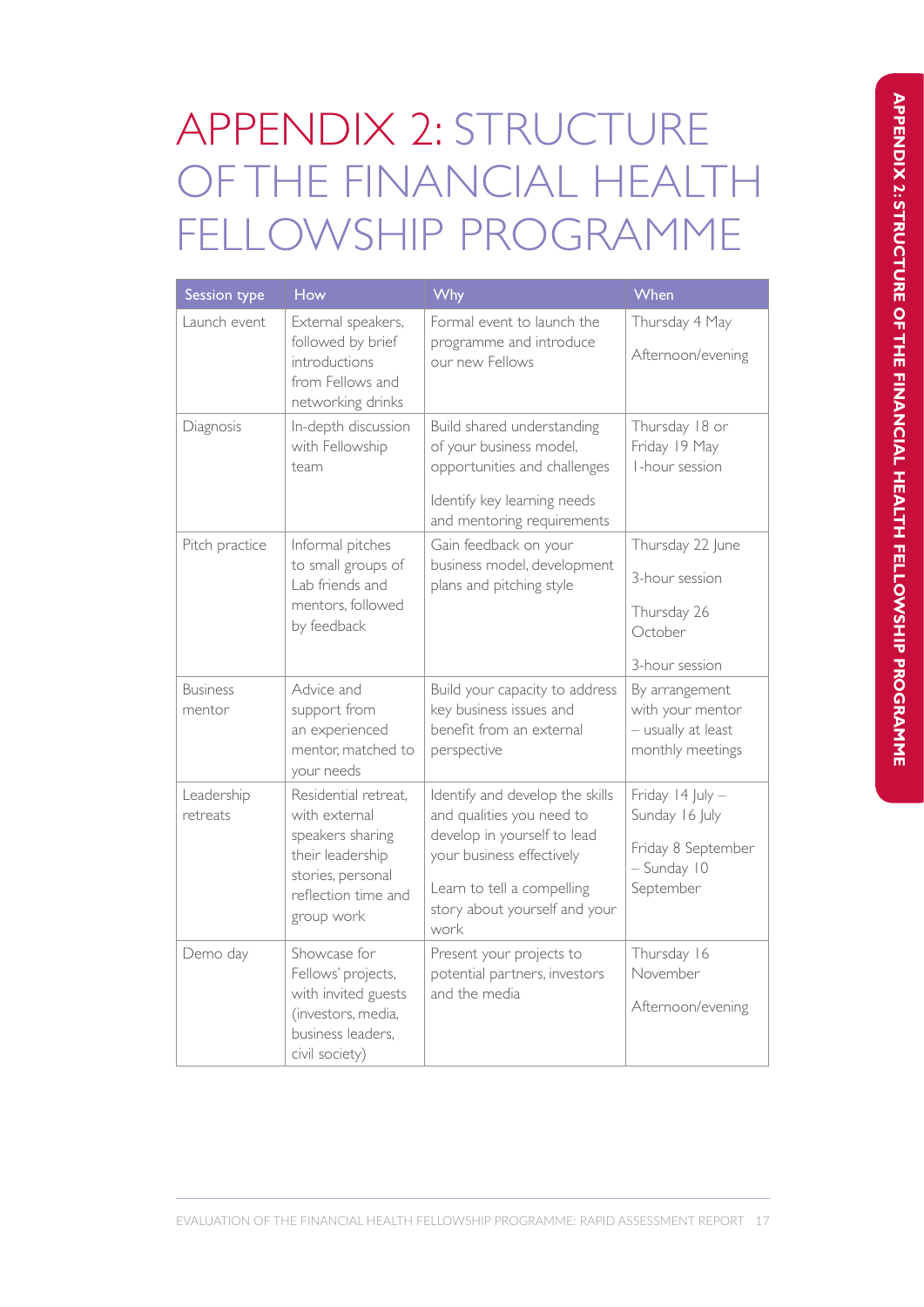| Policy<br>roundtables                                                                                | Participative<br>workshops with key<br>policymakers and<br>thought leaders to<br>address key financial<br>health policy issues                                       | Address structural issues that<br>may affect the success of your<br>work<br>Raise awareness of key<br>debates in financial health                        | We expect to host<br>two roundtables<br>as part of this<br>programme                                                                                                            |
|------------------------------------------------------------------------------------------------------|----------------------------------------------------------------------------------------------------------------------------------------------------------------------|----------------------------------------------------------------------------------------------------------------------------------------------------------|---------------------------------------------------------------------------------------------------------------------------------------------------------------------------------|
| Monthly sessions                                                                                     |                                                                                                                                                                      |                                                                                                                                                          |                                                                                                                                                                                 |
| <b>Business skills</b><br>Purpose<br><b>Business model</b><br>Culture<br>Brand<br>Team<br>Investment | External speakers<br>including financial<br>innovators.<br>entrepreneurs,<br>academics and<br>campaigners<br>Group work to<br>apply models to<br>your own situations | Develop your knowledge of<br>business strategy<br>Build the foundations of a<br>purpose-driven business                                                  | Thursday 25 May<br>Thursday 15 June<br>Thursday 20 July<br>Thursday 17 August<br>Thursday 14<br>September<br>Thursday 12<br>October<br>All sessions are held<br>between 10.00am |
| Peer coaching                                                                                        | A small group<br>of Fellows work<br>together to help<br>one group member<br>with a strategic<br>challenge                                                            | Build a strong, supportive<br>community of peers<br>Develop new techniques for<br>solving strategic problems                                             | and 6.00pm                                                                                                                                                                      |
| Community<br>expertise                                                                               | Toynbee Hall's<br>Money Mentors<br>community give you<br>feedback on your<br>concept and design                                                                      | Gain direct end-user feedback<br>on your concept and strategy<br>Ensure your product<br>really works for people<br>experiencing financial ill-<br>health |                                                                                                                                                                                 |
| Specialist<br>workshops                                                                              | Experts from the<br>Lab community<br>share their<br>expertise on a key<br>financial or business<br>topic                                                             | Gain an in-depth<br>understanding of financial<br>health and the wider social,<br>economic, political and<br>regulatory context                          |                                                                                                                                                                                 |